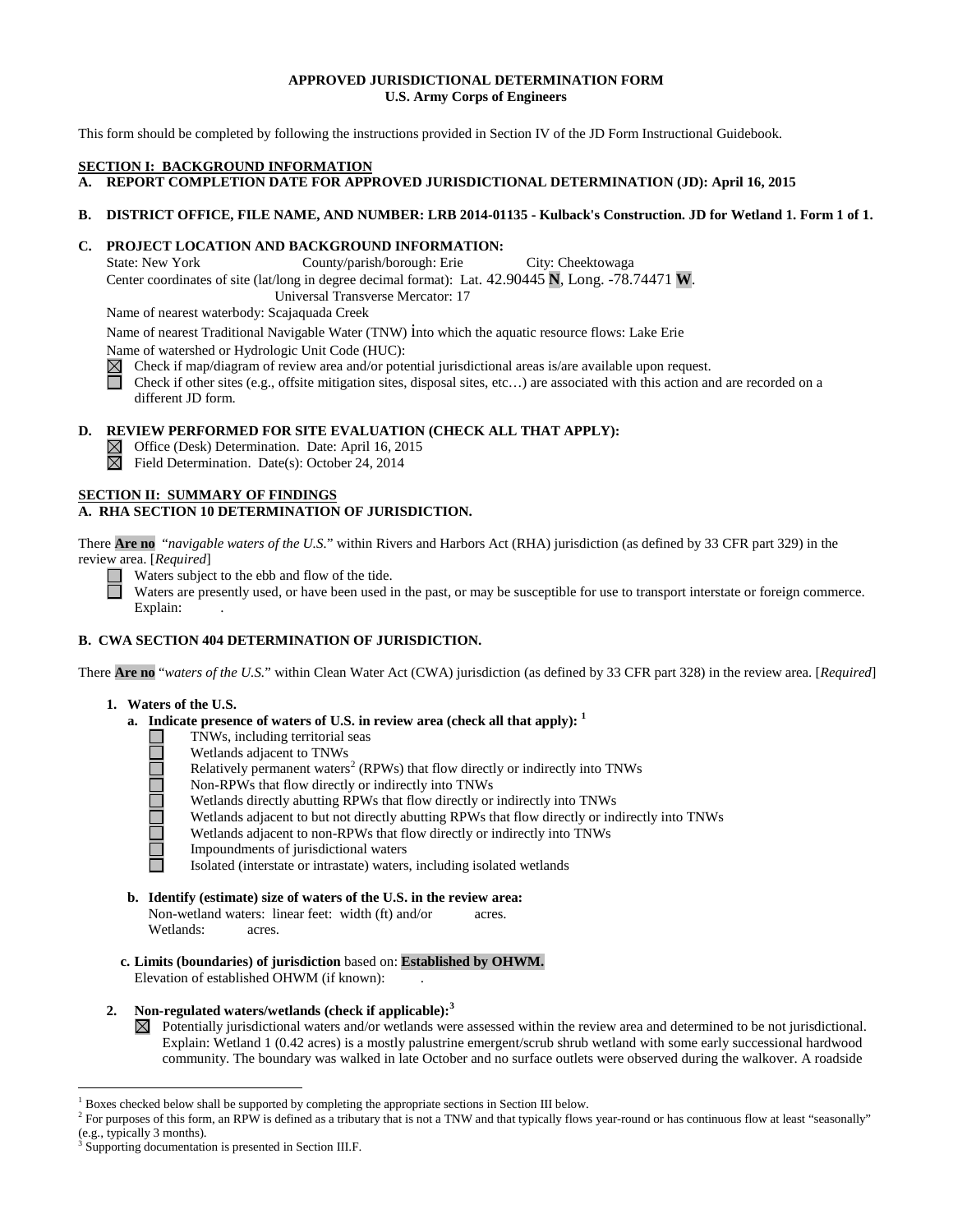ditch is located just to the north of the wetland. This ditch terminates at a culvert. This culvert was investigated through the Cheektowaga engineering department to determine whether the culvert carries surface flow. The Town engineer indicated that this culvert historically carried flow toward the west, where the flow ultimately emptied into Scajaquada Creek, to the north. However, a commercial development in the mid 90's was placed directly on the culvert, thereby sealing off the culvert. Surface water now collects and ponds at Wetland 1. Therefore, the roadside ditch located adjacent to Wetland 1 does not carry flow off-site.

Wetland 1 is surrounded on all sides by industrial and commercial development. There are no wetlands located reasonably close to Wetland 1 and its nearest tributary to support a significant nexus determination. The level of development in the review area precludes the possibility for a biological connection.

Wetland 1 is located about 3,400 straight (aerial) feet from the nearest perennial RPW, which is Scajaquada Creek. Scajaquada Creek eventually flows into Lake Erie (a TNW).

 There are no surface water conveyances between Wetland 1 and Scajaquada Creek. The lack of surface water conveyances precludes the possibility of a surface water connection between Wetland 1 and Scajaquada Creek. The level of development in the review area also precludes the possibility of a shallow sub-surface connection between the waters.

Wetland 1 has been determined to be geographically isolated with no surface water outlets (the factors at 328.3(a)(i-iii) were considered and determined there is no substantial nexus to interstate or foreign commerce).

#### SECTION III: CWA ANALYSIS

### **A. TNWs AND WETLANDS ADJACENT TO TNWs**

**The agencies will assert jurisdiction over TNWs and wetlands adjacent to TNWs. If the aquatic resource is a TNW, complete Section III.A.1 and Section III.D.1. only; if the aquatic resource is a wetland adjacent to a TNW, complete Sections III.A.1 and 2 and Section III.D.1.; otherwise, see Section III.B below**.

#### **1. TNW**

Identify TNW: .

Summarize rationale supporting determination: .

**2. Wetland adjacent to TNW** 

Summarize rationale supporting conclusion that wetland is "adjacent": .

#### **B. CHARACTERISTICS OF TRIBUTARY (THAT IS NOT A TNW) AND ITS ADJACENT WETLANDS (IF ANY):**

**This section summarizes information regarding characteristics of the tributary and its adjacent wetlands, if any, and it helps determine whether or not the standards for jurisdiction established under Rapanos have been met.** 

**The agencies will assert jurisdiction over non-navigable tributaries of TNWs where the tributaries are "relatively permanent waters" (RPWs), i.e. tributaries that typically flow year-round or have continuous flow at least seasonally (e.g., typically 3 months). A wetland that directly abuts an RPW is also jurisdictional. If the aquatic resource is not a TNW, but has year-round (perennial) flow, skip to Section III.D.2. If the aquatic resource is a wetland directly abutting a tributary with perennial flow, skip to Section III.D.4.**

**A wetland that is adjacent to but that does not directly abut an RPW requires a significant nexus evaluation. Corps districts and EPA regions will include in the record any available information that documents the existence of a significant nexus between a relatively permanent tributary that is not perennial (and its adjacent wetlands if any) and a traditional navigable water, even though a significant nexus finding is not required as a matter of law.**

**If the waterbody<sup>4</sup> is not an RPW, or a wetland directly abutting an RPW, a JD will require additional data to determine if the waterbody has a significant nexus with a TNW. If the tributary has adjacent wetlands, the significant nexus evaluation must consider the tributary in combination with all of its adjacent wetlands. This significant nexus evaluation that combines, for analytical purposes, the tributary and all of its adjacent wetlands is used whether the review area identified in the JD request is the tributary, or its adjacent wetlands, or both. If the JD covers a tributary with adjacent wetlands, complete Section III.B.1 for the tributary, Section III.B.2 for any onsite wetlands, and Section III.B.3 for all wetlands adjacent to that tributary, both onsite and offsite. The determination whether a significant nexus exists is determined in Section III.C below.**

- **1. Characteristics of non-TNWs that flow directly or indirectly into TNW**
	- **(i) General Area Conditions:**

Watershed size: **square miles** Drainage area: **Pick List**

 <sup>4</sup> Note that the Instructional Guidebook contains additional information regarding swales, ditches, washes, and erosional features generally and in the arid West.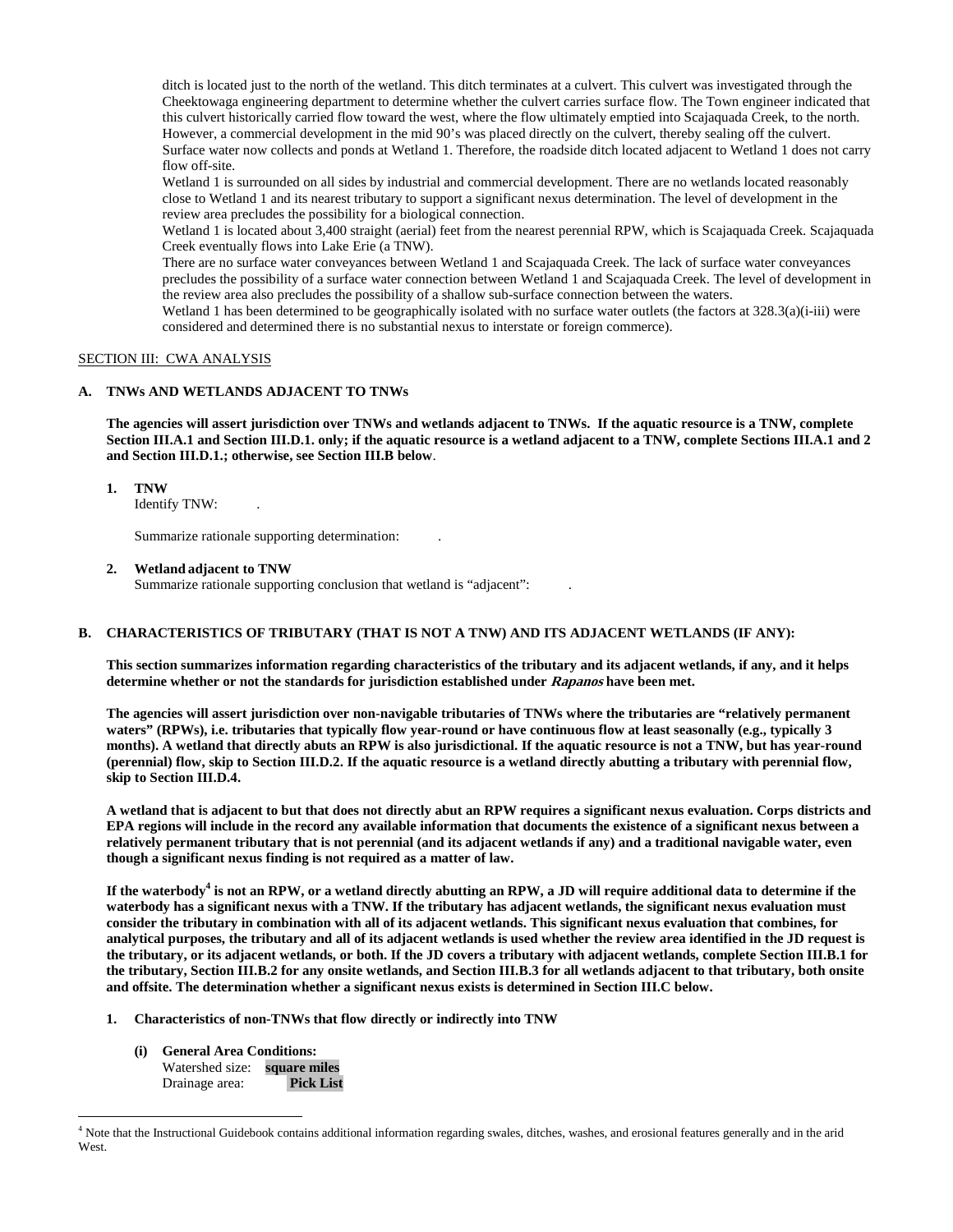|  | Average annual rainfall:<br>inches<br>Average annual snowfall:<br>inches                                                                                                                                                                                                                                                                                                                                                                                                                                                                                                                                                                              |
|--|-------------------------------------------------------------------------------------------------------------------------------------------------------------------------------------------------------------------------------------------------------------------------------------------------------------------------------------------------------------------------------------------------------------------------------------------------------------------------------------------------------------------------------------------------------------------------------------------------------------------------------------------------------|
|  | (ii) Physical Characteristics:<br>(a) Relationship with TNW:<br>Tributary flows directly into TNW.<br>Tributary flows through Pick List tributaries before entering TNW.                                                                                                                                                                                                                                                                                                                                                                                                                                                                              |
|  | Project waters are Pick List river miles from TNW.<br>Project waters are Pick List river miles from RPW.<br>Project waters are Pick List aerial (straight) miles from TNW.<br>Project waters are Pick List aerial (straight) miles from RPW.<br>Project waters cross or serve as state boundaries. Explain:                                                                                                                                                                                                                                                                                                                                           |
|  | Identify flow route to $TNW5$ :<br>Tributary stream order, if known:                                                                                                                                                                                                                                                                                                                                                                                                                                                                                                                                                                                  |
|  | (b) General Tributary Characteristics (check all that apply):<br>Tributary is:<br>Natural<br>Artificial (man-made). Explain:<br>Manipulated (man-altered). Explain:                                                                                                                                                                                                                                                                                                                                                                                                                                                                                   |
|  | <b>Tributary</b> properties with respect to top of bank (estimate):<br>Average width:<br>feet<br>Average depth:<br>feet<br>Average side slopes: Pick List.                                                                                                                                                                                                                                                                                                                                                                                                                                                                                            |
|  | Primary tributary substrate composition (check all that apply):<br>$\exists$ Silts<br>Sands<br>Concrete<br>$\Box$ Cobbles<br>Muck<br>Gravel<br>Vegetation. Type/% cover:<br>Bedrock<br>$\Box$ Other. Explain:                                                                                                                                                                                                                                                                                                                                                                                                                                         |
|  | Tributary condition/stability [e.g., highly eroding, sloughing banks]. Explain: stable. .<br>Presence of run/riffle/pool complexes. Explain:<br>Tributary geometry: Pick List<br>Tributary gradient (approximate average slope):<br>$\%$                                                                                                                                                                                                                                                                                                                                                                                                              |
|  | $(c)$ Flow:<br>Tributary provides for: Pick List<br>Estimate average number of flow events in review area/year: Pick List<br>Describe flow regime: .<br>Other information on duration and volume:                                                                                                                                                                                                                                                                                                                                                                                                                                                     |
|  | Surface flow is: Pick List. Characteristics:                                                                                                                                                                                                                                                                                                                                                                                                                                                                                                                                                                                                          |
|  | Subsurface flow: Pick List. Explain findings:<br>$\Box$ Dye (or other) test performed:                                                                                                                                                                                                                                                                                                                                                                                                                                                                                                                                                                |
|  | Tributary has (check all that apply):<br>$\Box$ Bed and banks<br>$\Box$ OHWM <sup>6</sup> (check all indicators that apply):<br>clear, natural line impressed on the bank<br>the presence of litter and debris<br>changes in the character of soil<br>destruction of terrestrial vegetation<br>the presence of wrack line<br>$\Box$ shelving<br>vegetation matted down, bent, or absent<br>sediment sorting<br>leaf litter disturbed or washed away<br>scour<br>sediment deposition<br>multiple observed or predicted flow events<br>water staining<br>abrupt change in plant community<br>other (list):<br>Discontinuous OHWM. <sup>7</sup> Explain: |

<sup>&</sup>lt;sup>5</sup> Flow route can be described by identifying, e.g., tributary a, which flows through the review area, to flow into tributary b, which then flows into TNW.<br><sup>6</sup>A natural or man-made discontinuity in the OHWM does not neces the OHWM has been removed by development or agricultural practices). Where there is a break in the OHWM that is unrelated to the waterbody's flow regime (e.g., flow over a rock outcrop or through a culvert), the agencies will look for indicators of flow above and below the break.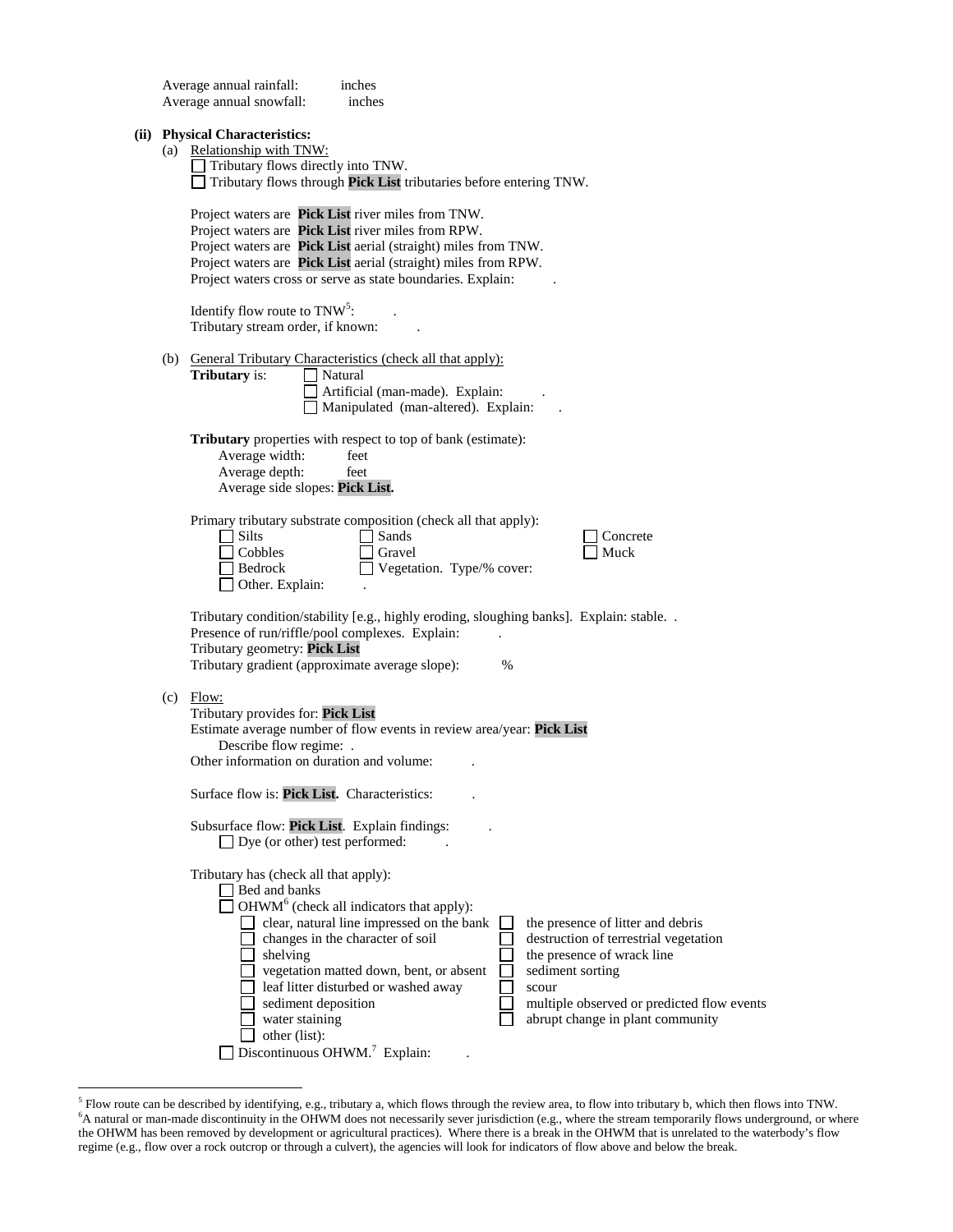#### If factors other than the OHWM were used to determine lateral extent of CWA jurisdiction (check all that apply):

- $\Box$  High Tide Line indicated by:  $\Box$  Mean High Water Mark indicated by:
	-
	- oil or scum line along shore objects  $\Box$  survey to available datum;<br> $\Box$  fine shell or debris deposits (foreshore)  $\Box$  physical markings;  $\Box$  fine shell or debris deposits (foreshore)<br> $\Box$  physical markings/characteristics
	- - $\square$  vegetation lines/changes in vegetation types.
	- tidal gauges
	- $\Box$  other (list):

### **(iii) Chemical Characteristics:**

Characterize tributary (e.g., water color is clear, discolored, oily film; water quality; general watershed characteristics, etc.). Explain:

Identify specific pollutants, if known: .

#### **(iv) Biological Characteristics. Channel supports (check all that apply):**

- $\Box$  Riparian corridor. Characteristics (type, average width):
- П Wetland fringe. Characteristics:
- Habitat for:
	- $\hfill\Box$  <br> Federally Listed species. Explain findings:
	- Fish/spawn areas. Explain findings: .
	- $\Box$  Other environmentally-sensitive species. Explain findings:
	- $\Box$  Aquatic/wildlife diversity. Explain findings:

### **2. Characteristics of wetlands adjacent to non-TNW that flow directly or indirectly into TNW**

### **(i) Physical Characteristics:**

- (a) General Wetland Characteristics: Properties: Wetland size: acres Wetland type. Explain: Wetland quality. Explain: Project wetlands cross or serve as state boundaries. Explain: .
- (b) General Flow Relationship with Non-TNW: Flow is: **Pick List**. Explain:

### Surface flow is**: Pick List**  Characteristics: .

- Subsurface flow: **Pick List**. Explain findings: .  $\Box$  Dye (or other) test performed:
- (c) Wetland Adjacency Determination with Non-TNW:
	- $\Box$  Directly abutting
	- $\Box$  Not directly abutting
		- Discrete wetland hydrologic connection. Explain:
		- $\Box$  Ecological connection. Explain:
		- $\Box$  Separated by berm/barrier. Explain:

### (d) Proximity (Relationship) to TNW

Project wetlands are **Pick List** river miles from TNW. Project waters are **Pick List** aerial (straight) miles from TNW. Flow is from: **Pick List.** Estimate approximate location of wetland as within the **Pick List** floodplain.

### **(ii) Chemical Characteristics:**

Characterize wetland system (e.g., water color is clear, brown, oil film on surface; water quality; general watershed characteristics; etc.). Explain: Identify specific pollutants, if known: .

### **(iii) Biological Characteristics. Wetland supports (check all that apply):**

- Riparian buffer. Characteristics (type, average width): .
- Vegetation type/percent cover. Explain: .
- $\Box$  Habitat for: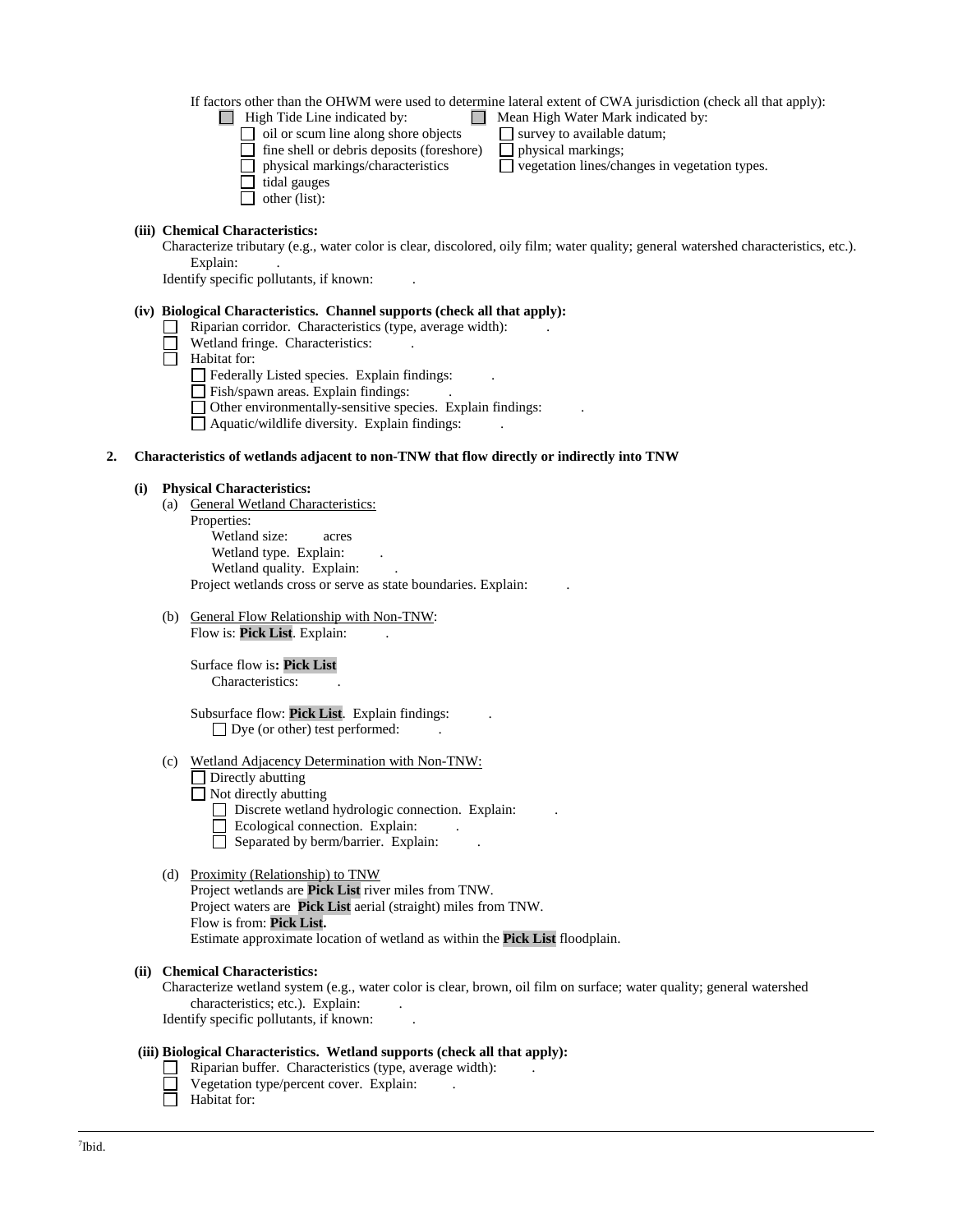Federally Listed species. Explain findings: .

Fish/spawn areas. Explain findings:

 $\Box$  Other environmentally-sensitive species. Explain findings:  $\Box$  Aquatic/wildlife diversity. Explain findings:

# **3. Characteristics of all wetlands adjacent to the tributary (if any)**

All wetland(s) being considered in the cumulative analysis: **Pick List** Approximately () acres in total are being considered in the cumulative analysis.

For each wetland, specify the following:

Directly abuts? (Y/N) Size (in acres) Directly abuts? (Y/N) Size (in acres)

Summarize overall biological, chemical and physical functions being performed: .

### **C. SIGNIFICANT NEXUS DETERMINATION**

**A significant nexus analysis will assess the flow characteristics and functions of the tributary itself and the functions performed by any wetlands adjacent to the tributary to determine if they significantly affect the chemical, physical, and biological integrity of a TNW. For each of the following situations, a significant nexus exists if the tributary, in combination with all of its adjacent wetlands, has more than a speculative or insubstantial effect on the chemical, physical and/or biological integrity of a TNW. Considerations when evaluating significant nexus include, but are not limited to the volume, duration, and frequency of the flow of water in the tributary and its proximity to a TNW, and the functions performed by the tributary and all its adjacent wetlands. It is not appropriate to determine significant nexus based solely on any specific threshold of distance (e.g. between a tributary and its adjacent wetland or between a tributary and the TNW). Similarly, the fact an adjacent wetland lies within or outside of a floodplain is not solely determinative of significant nexus.** 

**Draw connections between the features documented and the effects on the TNW, as identified in the** *Rapanos* **Guidance and discussed in the Instructional Guidebook. Factors to consider include, for example:**

- Does the tributary, in combination with its adjacent wetlands (if any), have the capacity to carry pollutants or flood waters to TNWs, or to reduce the amount of pollutants or flood waters reaching a TNW?
- Does the tributary, in combination with its adjacent wetlands (if any), provide habitat and lifecycle support functions for fish and other species, such as feeding, nesting, spawning, or rearing young for species that are present in the TNW?
- Does the tributary, in combination with its adjacent wetlands (if any), have the capacity to transfer nutrients and organic carbon that support downstream foodwebs?
- Does the tributary, in combination with its adjacent wetlands (if any), have other relationships to the physical, chemical, or biological integrity of the TNW?

#### **Note: the above list of considerations is not inclusive and other functions observed or known to occur should be documented below:**

- **1. Significant nexus findings for non-RPW that has no adjacent wetlands and flows directly or indirectly into TNWs.** Explain findings of presence or absence of significant nexus below, based on the tributary itself, then go to Section III.D: .
- **2. Significant nexus findings for non-RPW and its adjacent wetlands, where the non-RPW flows directly or indirectly into TNWs.** Explain findings of presence or absence of significant nexus below, based on the tributary in combination with all of its adjacent wetlands, then go to Section III.D: .
- **3. Significant nexus findings for wetlands adjacent to an RPW but that do not directly abut the RPW.** Explain findings of presence or absence of significant nexus below, based on the tributary in combination with all of its adjacent wetlands, then go to Section III.D:

# **D. DETERMINATIONS OF JURISDICTIONAL FINDINGS. THE SUBJECT WATERS/WETLANDS ARE (CHECK ALL THAT APPLY):**

**1. TNWs and Adjacent Wetlands.** Check all that apply and provide size estimates in review area: TNWs: linear feet width (ft), Or, acres. **N** Wetlands adjacent to TNWs: acres.

# **2. RPWs that flow directly or indirectly into TNWs.**

Tributaries of TNWs where tributaries typically flow year-round are jurisdictional. Provide data and rationale indicating that tributary is perennial: .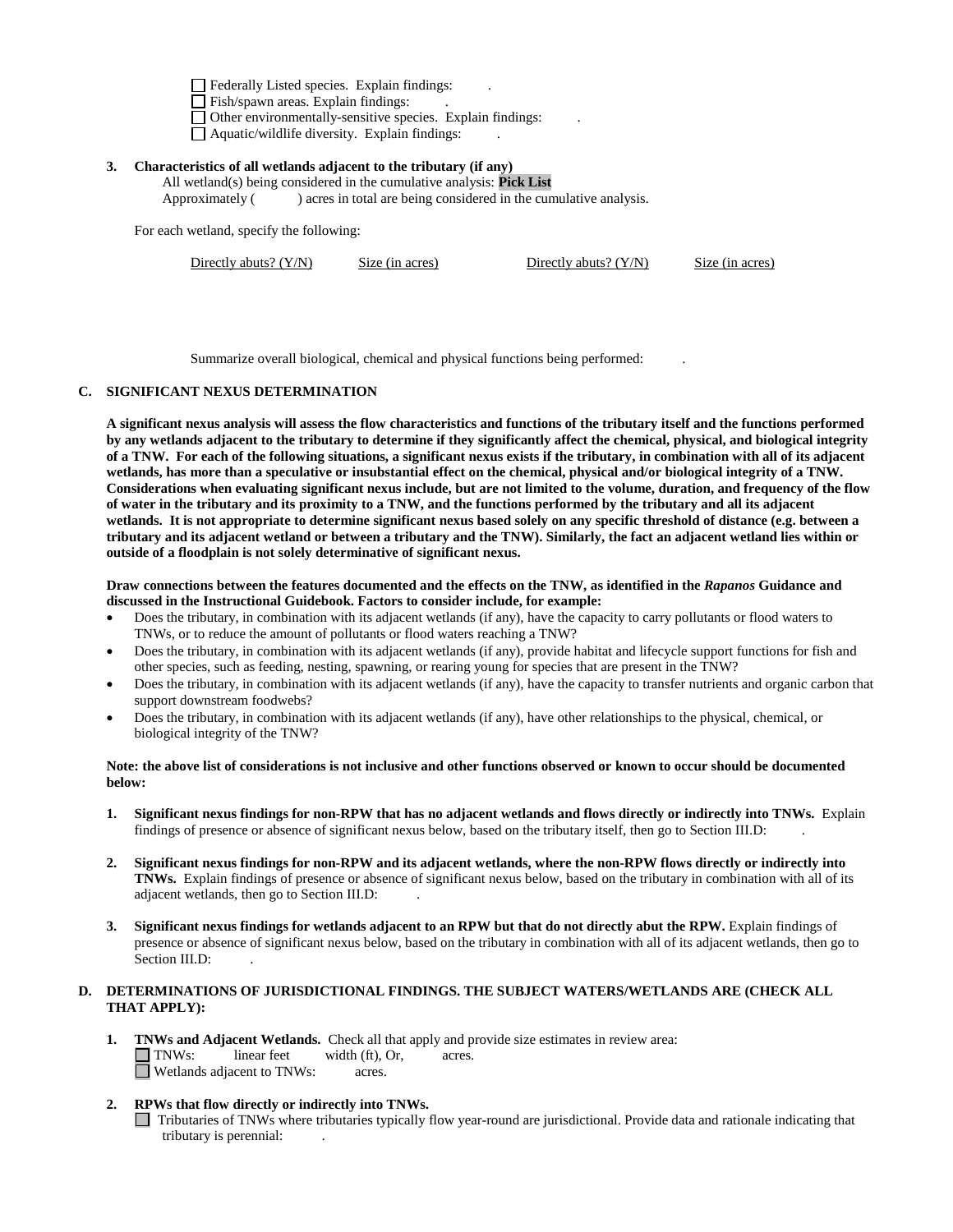|    |    | Tributaries of TNW where tributaries have continuous flow "seasonally" (e.g., typically three months each year) are<br>jurisdictional. Data supporting this conclusion is provided at Section III.B. Provide rationale indicating that tributary flows<br>seasonally:                                                                                                                                                                 |
|----|----|---------------------------------------------------------------------------------------------------------------------------------------------------------------------------------------------------------------------------------------------------------------------------------------------------------------------------------------------------------------------------------------------------------------------------------------|
|    |    | Provide estimates for jurisdictional waters in the review area (check all that apply):<br>Tributary waters:<br>linear feet<br>width (ft).<br>Other non-wetland waters:<br>acres.<br>Identify type(s) of waters:                                                                                                                                                                                                                       |
|    | 3. | Non-RPWs <sup>8</sup> that flow directly or indirectly into TNWs.<br>Waterbody that is not a TNW or an RPW, but flows directly or indirectly into a TNW, and it has a significant nexus with a<br>TNW is jurisdictional. Data supporting this conclusion is provided at Section III.C.                                                                                                                                                |
|    |    | Provide estimates for jurisdictional waters within the review area (check all that apply):<br>Tributary waters:<br>linear feet<br>width (ft).<br>Other non-wetland waters:<br>acres.<br>Identify type(s) of waters:                                                                                                                                                                                                                   |
|    | 4. | Wetlands directly abutting an RPW that flow directly or indirectly into TNWs.<br>Wetlands directly abut RPW and thus are jurisdictional as adjacent wetlands.<br>Wetlands directly abutting an RPW where tributaries typically flow year-round. Provide data and rationale<br>indicating that tributary is perennial in Section III.D.2, above. Provide rationale indicating that wetland is<br>directly abutting an RPW:             |
|    |    | Wetlands directly abutting an RPW where tributaries typically flow "seasonally." Provide data indicating that tributary is<br>seasonal in Section III.B and rationale in Section III.D.2, above. Provide rationale indicating that wetland is directly<br>abutting an RPW:                                                                                                                                                            |
|    |    | Provide acreage estimates for jurisdictional wetlands in the review area:<br>acres.                                                                                                                                                                                                                                                                                                                                                   |
|    | 5. | Wetlands adjacent to but not directly abutting an RPW that flow directly or indirectly into TNWs.<br>Wetlands that do not directly abut an RPW, but when considered in combination with the tributary to which they are adjacent<br>and with similarly situated adjacent wetlands, have a significant nexus with a TNW are jurisidictional. Data supporting this<br>conclusion is provided at Section III.C.                          |
|    |    | Provide acreage estimates for jurisdictional wetlands in the review area:<br>acres.                                                                                                                                                                                                                                                                                                                                                   |
|    | 6. | Wetlands adjacent to non-RPWs that flow directly or indirectly into TNWs.<br>Wetlands adjacent to such waters, and have when considered in combination with the tributary to which they are adjacent and<br>with similarly situated adjacent wetlands, have a significant nexus with a TNW are jurisdictional. Data supporting this<br>conclusion is provided at Section III.C.                                                       |
|    |    | Provide estimates for jurisdictional wetlands in the review area:<br>acres.                                                                                                                                                                                                                                                                                                                                                           |
|    | 7. | Impoundments of jurisdictional waters. <sup>9</sup><br>As a general rule, the impoundment of a jurisdictional tributary remains jurisdictional.<br>Demonstrate that impoundment was created from "waters of the U.S.," or<br>Demonstrate that water meets the criteria for one of the categories presented above $(1-6)$ , or<br>Demonstrate that water is isolated with a nexus to commerce (see E below).                           |
| E. |    | ISOLATED [INTERSTATE OR INTRA-STATE] WATERS, INCLUDING ISOLATED WETLANDS, THE USE,<br>DEGRADATION OR DESTRUCTION OF WHICH COULD AFFECT INTERSTATE COMMERCE, INCLUDING ANY<br>SUCH WATERS (CHECK ALL THAT APPLY): <sup>10</sup><br>which are or could be used by interstate or foreign travelers for recreational or other purposes.<br>from which fish or shellfish are or could be taken and sold in interstate or foreign commerce. |

- which are or could be used for industrial purposes by industries in interstate commerce.
- Interstate isolated waters. Explain: .
- Other factors. **Explain:** .

#### **Identify water body and summarize rationale supporting determination:** .

 <sup>8</sup>

See Footnote # 3.<br>9 To complete the analysis refer to the key in Section III.D.6 of the Instructional Guidebook.

<sup>&</sup>lt;sup>10</sup> Prior to asserting or declining CWA jurisdiction based solely on this category, Corps Districts will elevate the action to Corps and EPA HQ for **review consistent with the process described in the Corps/EPA** *Memorandum Regarding CWA Act Jurisdiction Following Rapanos.*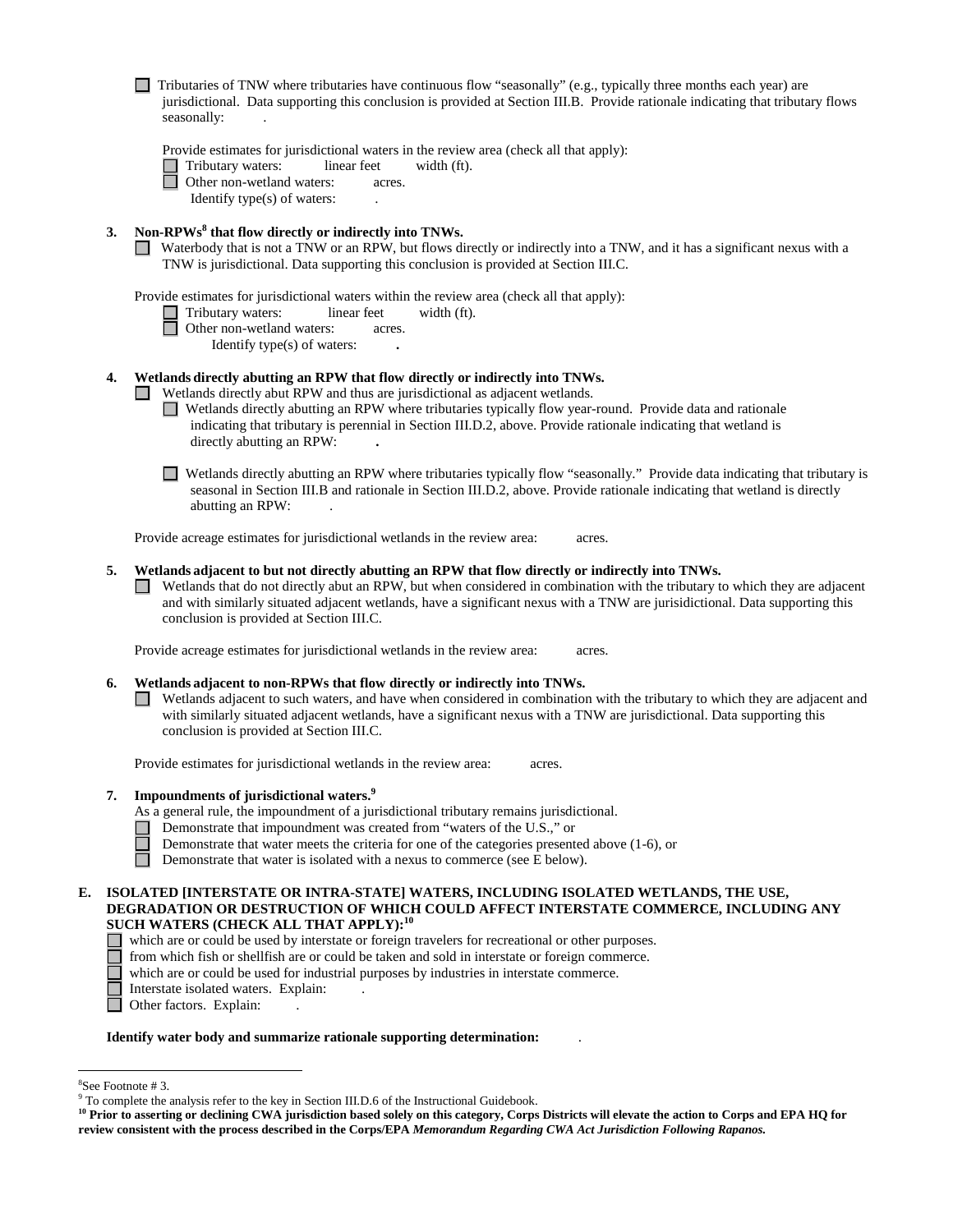Provide estimates for jurisdictional waters in the review area (check all that apply):

- Tributary waters: linear feet width (ft).
- **d** Other non-wetland waters: acres.
	- Identify type(s) of waters: **.**
- □ Wetlands: acres.

### **F. NON-JURISDICTIONAL WATERS, INCLUDING WETLANDS (CHECK ALL THAT APPLY):**

- If potential wetlands were assessed within the review area, these areas did not meet the criteria in the 1987 Corps of Engineers Wetland Delineation Manual and/or appropriate Regional Supplements.
- $\boxtimes$  Review area included isolated waters with no substantial nexus to interstate (or foreign) commerce.
	- $\boxtimes$  Prior to the Jan 2001 Supreme Court decision in "*SWANCC*," the review area would have been regulated based solely on the "Migratory Bird Rule" (MBR).
	- Waters do not meet the "Significant Nexus" standard, where such a finding is required for jurisdiction. Explain: **.**
	- Other: (explain, if not covered above): **.**

Provide acreage estimates for non-jurisdictional waters in the review area, where the sole potential basis of jurisdiction is the MBR factors (i.e., presence of migratory birds, presence of endangered species, use of water for irrigated agriculture), using best professional judgment (check all that apply):

- Non-wetland waters (i.e., rivers, streams): linear feet width (ft).  $\Box$
- Lakes/ponds: acres. П

Other non-wetland waters: acres. List type of aquatic resource:

⊠ Wetlands: Wetland 1: 0.42 acres.

Provide acreage estimates for non-jurisdictional waters in the review area that do not meet the "Significant Nexus" standard, where such a finding is required for jurisdiction (check all that apply):

- $\Box$ Non-wetland waters (i.e., rivers, streams): linear feet, width (ft).
	- Lakes/ponds: acres.
		- Other non-wetland waters: acres. List type of aquatic resource:
- Wetlands: acres.

# **SECTION IV: DATA SOURCES.**

- **A. SUPPORTING DATA. Data reviewed for JD (check all that apply -** checked items shall be included in case file and, where checked and requested, appropriately reference sources below):
	- $\boxtimes$  Maps, plans, plots or plat submitted by or on behalf of the applicant/consultant: Wetlands Investigation Co. (October 2014).
	- 岗 Data sheets prepared/submitted by or on behalf of the applicant/consultant.
		- $\boxtimes$  Office concurs with data sheets/delineation report.
		- Office does not concur with data sheets/delineation report.
	- Data sheets prepared by the Corps: .
	- Corps navigable waters' study:
	- $\boxtimes$  U.S. Geological Survey Hydrologic Atlas:
		- USGS NHD data.
		- USGS 8 and 12 digit HUC maps.
		- U.S. Geological Survey map(s). Cite scale & quad name: 7.5 Minute USGS NY Lancaster Quadrangle.
		- USDA Natural Resources Conservation Service Soil Survey. Citation: http://websoilsurvey.nrcs.usda.gov/app/.
	- National wetlands inventory map(s). Cite name:http://www.fws.gov/wetlands/Data/Mapper.html.
	- State/Local wetland inventory map(s):http://www.dec.ny.gov/animals/38801.html.
	- FEMA/FIRM maps:
	- 100-year Floodplain Elevation is: (National Geodectic Vertical Datum of 1929)
		- Photographs:  $\boxtimes$  Aerial (Name & Date): Bing Maps Oblique Aerial Imagery (date unknown).
			- or  $\boxtimes$  Other (Name & Date): Ground-level photographs (October 2014).
		- Previous determination(s). File no. and date of response letter:
	- Applicable/supporting case law: .
	- Applicable/supporting scientific literature: .
	- П Other information (please specify): .

**B. ADDITIONAL COMMENTS TO SUPPORT JD:** Wetland 1 is outside Department of the Army jurisdiction as it does not meet the criteria for a jurisdictional water of the United States according to 33 CFR Part 328.3(a)(1-7) as follows:

- 1. does not/has not supported interstate or foreign commerce;
- 2. is not an interstate water/wetland;
- 3. the degradation or destruction of which would not affect interstate or foreign commerce and does not include such waters:
- (i) which are or could be used by interstate or foreign travelers for recreational or other purposes; or
- (ii) from which fish or shellfish are or could be taken and sold in interstate or foreign commerce; or
- (iii) which are used or could be used for industrial purpose by industries in interstate commerce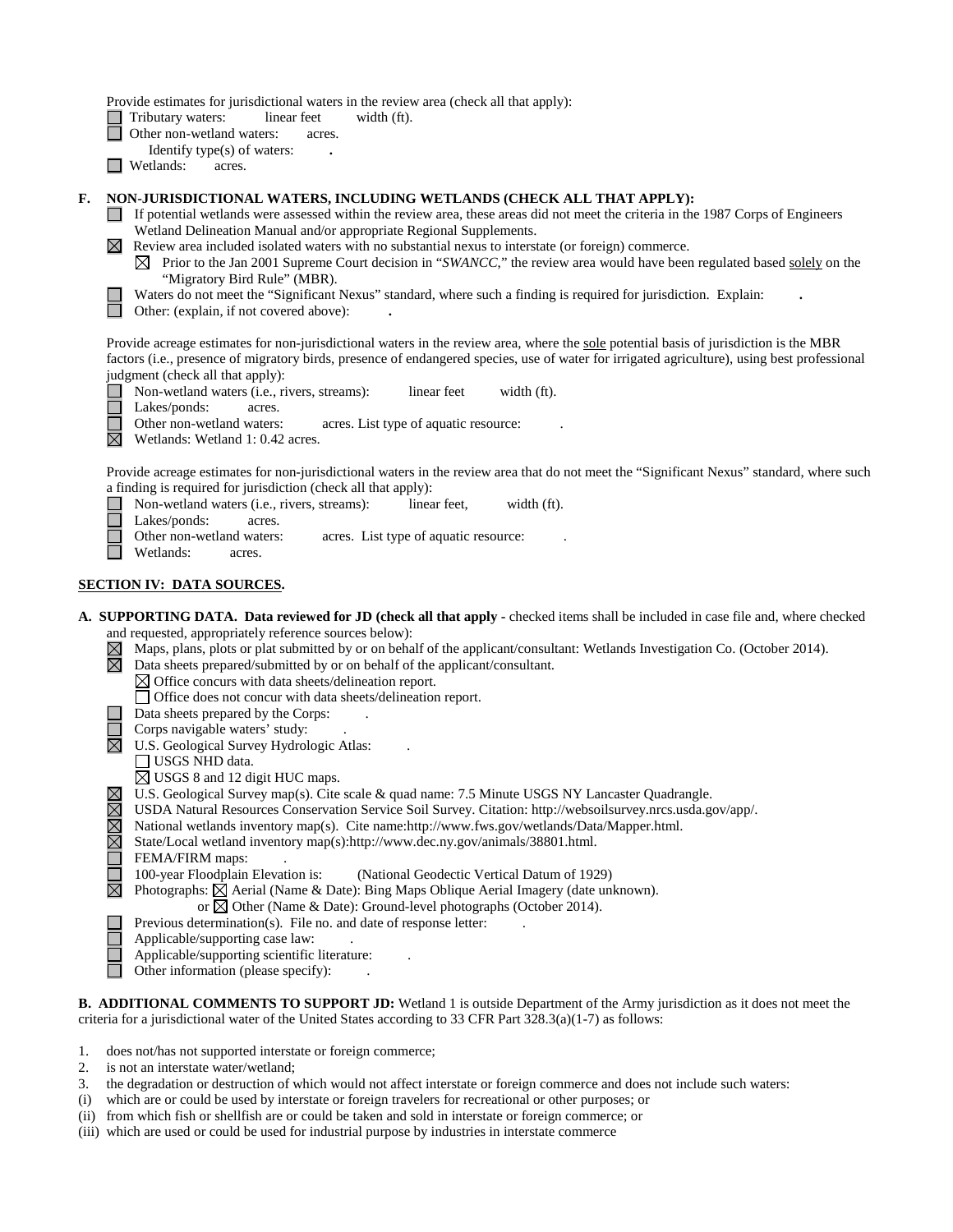- 4. is not an impoundment of water otherwise defined as WOUS under the definition;
- 5. is not a tributary of waters identified in paragraphs (a)(1)-(4) of this section;
- 6. is not a territorial sea;
- 7. is not wetland adjacent to waters (other than waters that are themselves wetlands) identified in paragraphs (a)(1)-(6) of this section.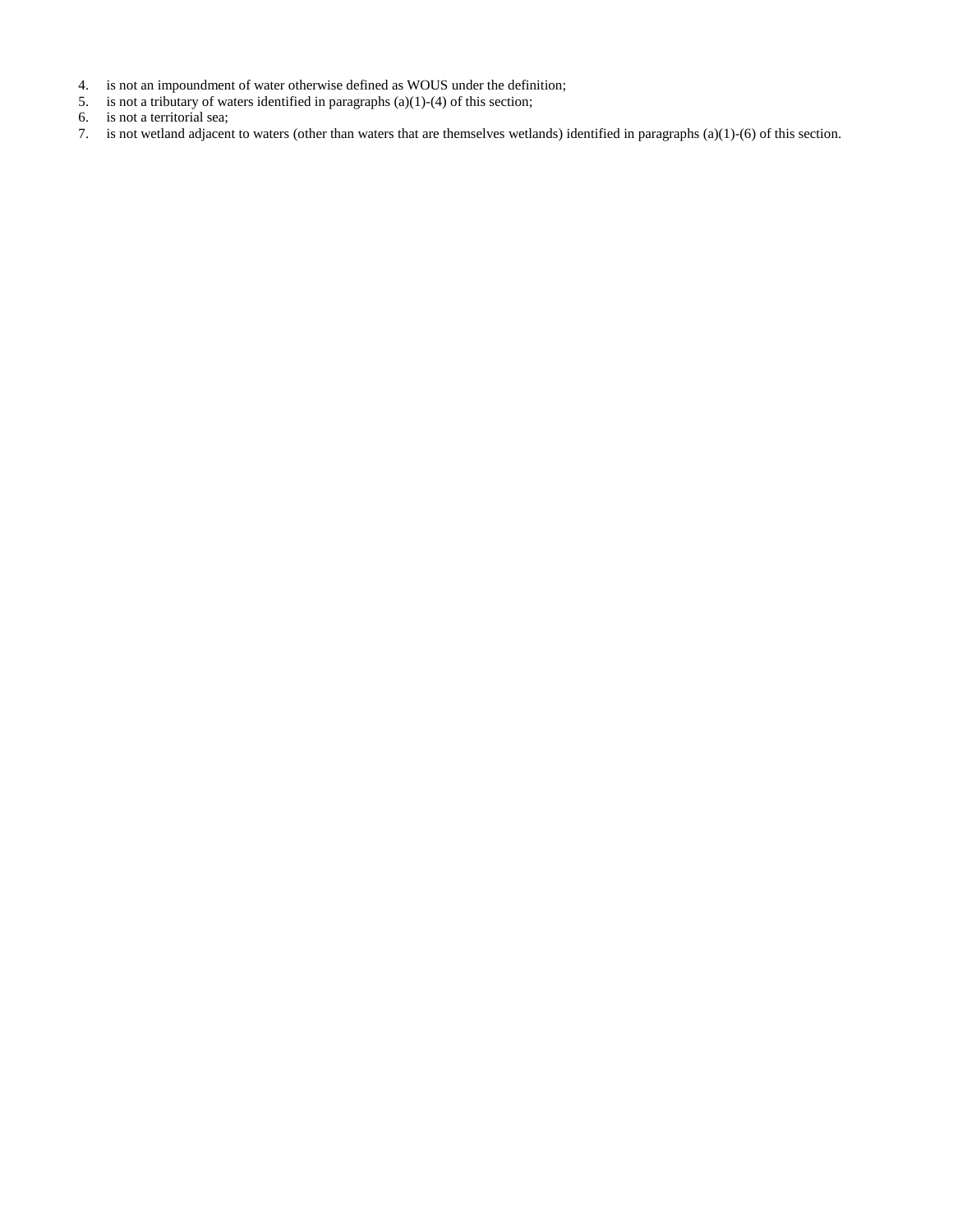



 $\frac{5}{5}$